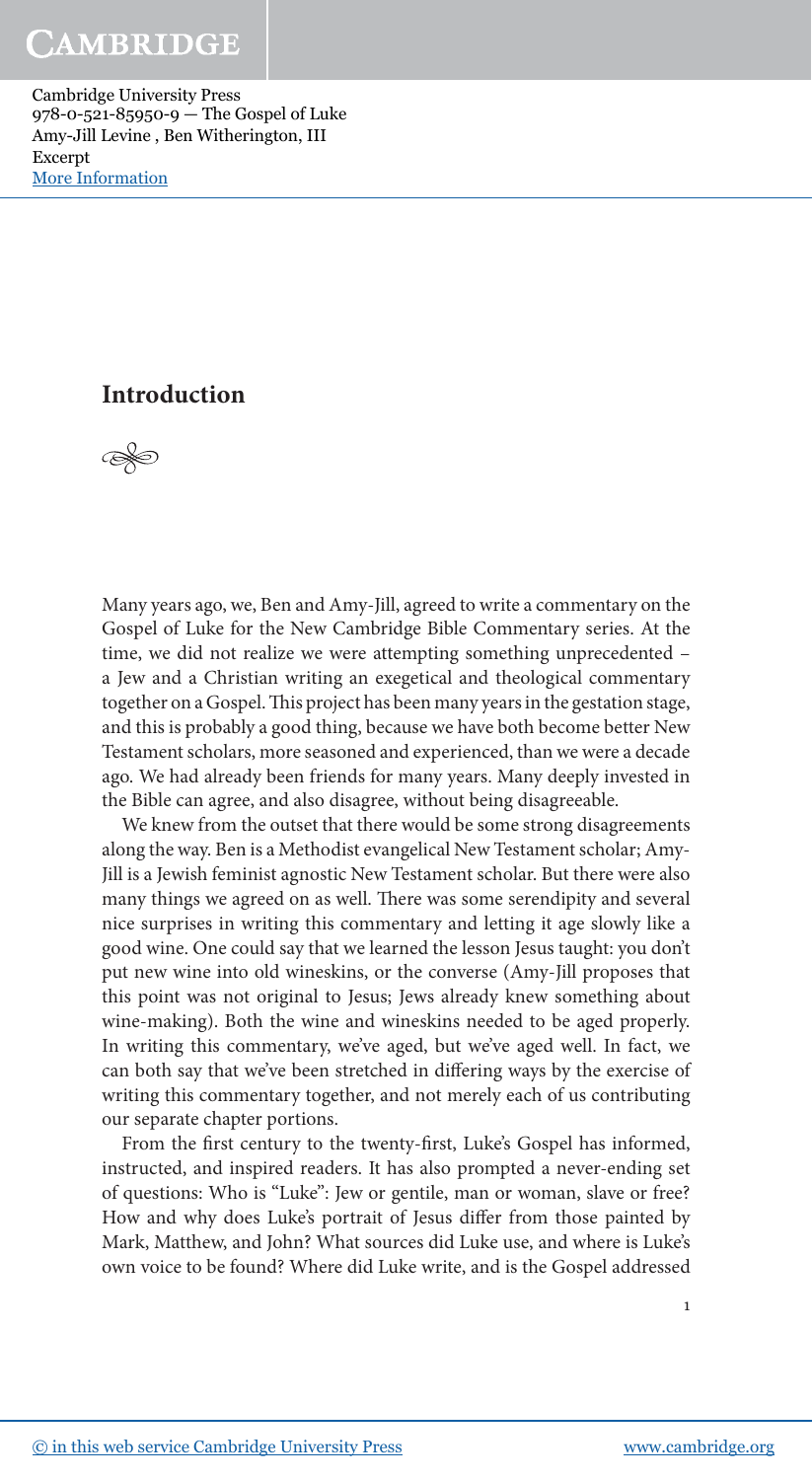Cambridge University Press 978-0-521-85950-9 — The Gospel of Luke Amy-Jill Levine , Ben Witherington, III Excerpt [More Information](www.cambridge.org/9780521859509)

2 Introduction

to any specific community? What is Luke's view of the Roman state, the social roles of men and women, economics and politics, physical ability and demonic possession, Christology, Scripture, the Jerusalem Temple, and the Church?

The authors of this volume have no delusions about being able to answer definitively all - or perhaps even any - of the questions Luke's Gospel poses to historians, literary critics, theologians, and people who read the Bible for spiritual direction and inspiration. Indeed, definitive answers elude us, and they always will. We simply do not have the information we require. Further, as scholars approach Luke's Gospel with different questions and through different methodological lenses, they will see different things and find different meanings. Readers in their late teens will see the text with different eyes than when they reread it in their late sixties. Even if we could answer these questions today, they would only lead us to more questions tomorrow. With Gospel studies, there is no closure of meaning. If there were, pastors and priests could pack up their sermon notes, and biblical studies professors would need to find new jobs.

 Unlike most commentaries, this one does not seek the "one right reading"; nor are we looking only to exegesis "in front of the text" to determine what the Gospel means to each of us as individuals. We are looking rather for a conversation, one between history and literature, the past and the present, a Christian and a Jew. We seek to show how studies of Roman and Jewish history, rhetoric, and hermeneutics inform our understanding of the Third Gospel.

 Next, our goal is to show how and why we as students of the Bible come to disagree over questions of history and interpretation and how our own experiences impinge on our exegetical work. For example, Ben finds Luke to be advocate for women; Amy-Jill finds Luke to be an advocate for women's ancillary roles.<sup>1</sup> When the text calls for commentary on such matters, there in situ we'll offer the discussion. The style is the inelegant "Ben argues" or "Amy-Jill suggests." We realize that speaking of ourselves in the third person is awkward, but it is also more efficient that "I (Ben) suggest" or "I (Amy-Jill) argue." When we agree, we'll just say "we ..." In

See Ben Witherington III, Women in the Ministry of Jesus (SNTSMS 51; Cambridge: Cambridge University Press, 1984), Women in the Earliest Churches (SNTSMS 59; Cambridge: Cambridge University Press. 1988); Women and the Genesis of Christianity (Cambridge: Cambridge University Press, 1990), and Amy- Jill Levine with Marianne Blickenstaff (eds.), A Feminist Companion to Luke (FCNTECW 3; Sheffield: Sheffield University Press/ New York: Continuum, 2002).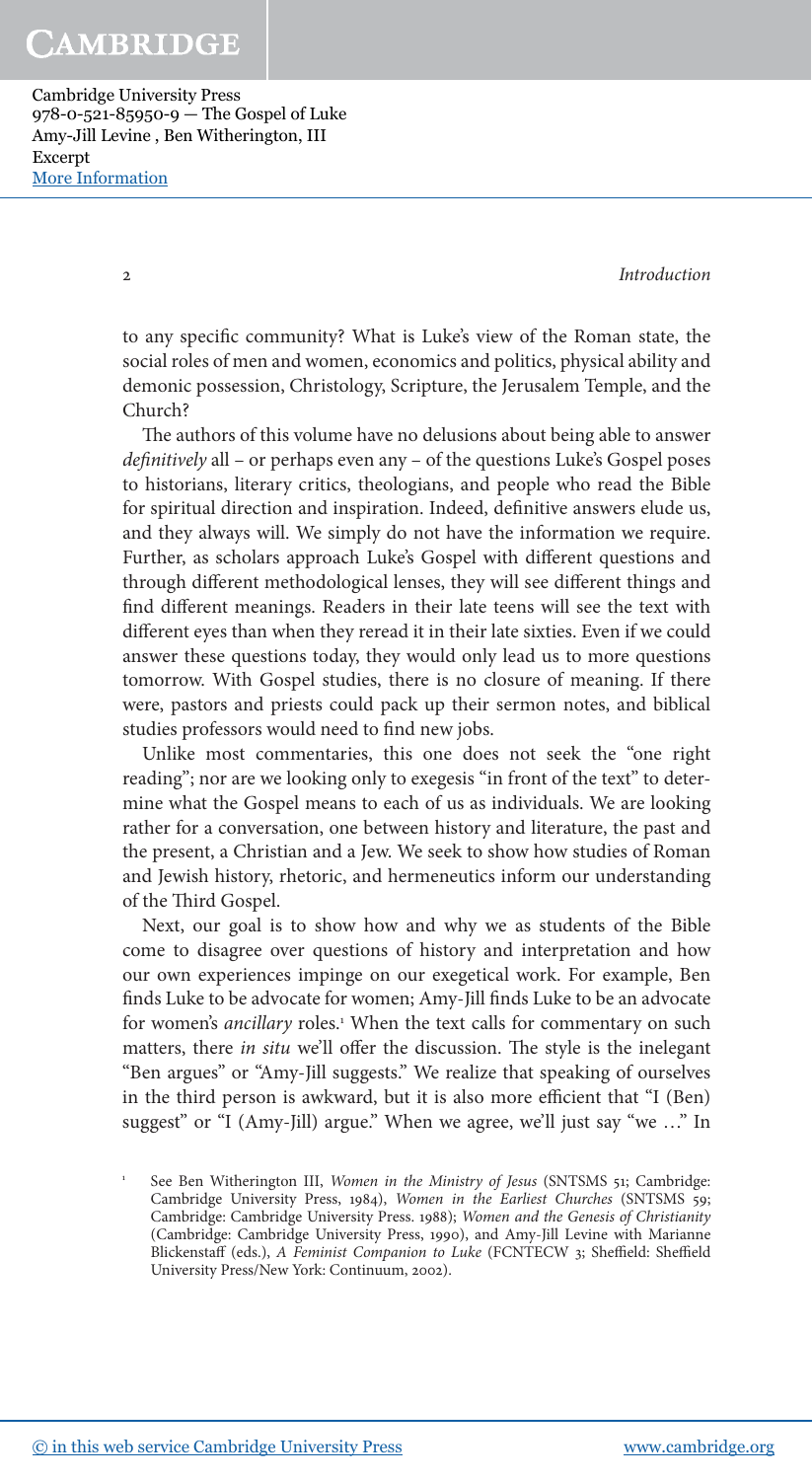Cambridge University Press 978-0-521-85950-9 — The Gospel of Luke Amy-Jill Levine , Ben Witherington, III Excerpt [More Information](www.cambridge.org/9780521859509)

#### Introduction 3

this process, our approach is one based on friendship and commitment to mutual respect. Biblical studies should not be a contact sport, with its own sections of cheerleaders; nor should it be parochial, with the "liberal camp" (however defined) reading works by Amy-Jill and the conservative camp (again, however defined) reading only books and blogs by Ben. Such selective approaches create an infinite feedback loop, where readers primarily have their presuppositions confirmed rather than challenged.

 We are committed to both academic integrity and personal friendship. We have been invited to do numerous public talks, ranging from "The Bible" and Homosexuality" to "The Resurrection of Jesus" to "The Jesus of History and the Christ of Faith." The intent of the organizers has been often a point/ counterpoint agenda, where we two will spar on stage and then the audience, which is usually a partisan group, remains convinced of the truths they had when they walked in the door. We are reminded, each time, of the old Saturday Night Live Weekend Update sketch, where Dan Akroyd would turn to Jane Curtain and say, "Jane, you ignorant slut …" We are not going there. We also realize that half the readers of this volume are too young to remember the sketch.

We find old and tired the debate format when it comes to theology. In every case, we have refused the format of point/counterpoint. Instead, we have had conversations addressing the deeper issues: why do you say that, and, more important, what import does your claim have on the way you live your life? At times, we have surprised each other. At times, we have surprised the audiences. Knowing a person's theological starting point does not necessarily mean we know how a person reads a particular text.

Third, we seek to show our appreciation for this text: why it fascinates and inspires us, and how this ancient Gospel, so long a source of tension between Jews and Christians, can be approached in a critical as well as sensitive way by scholars from very different backgrounds: a woman who belongs to an Orthodox synagogue and a man who worships in a Methodist church. Each chapter has a "Bridging the Horizons" section that looks at how the text speak to the present- day context. Here we sometimes choose to tell personal stories. Several chapters also contain "A Closer Look," where we explore historical and redactional questions.

Despite our profound differences in theological as well as exegetical views, we do agree, in almost all cases, that these subjects bear discussing and that conflicting views need to be surfaced rather than suppressed. Were we only to introduce in the classroom what we, personally, think to be the case, then we would be providing a disservice to our students. Our role as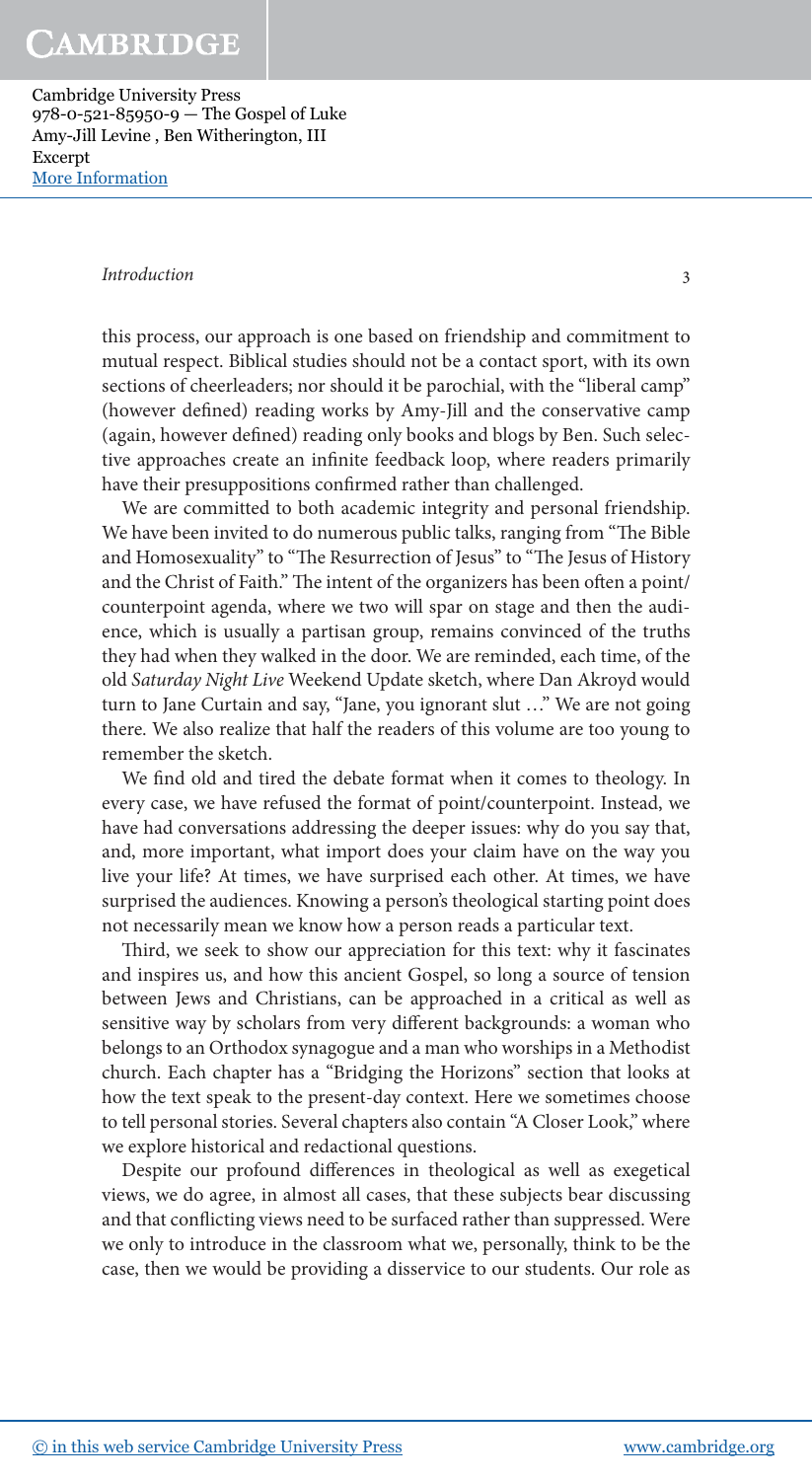Cambridge University Press 978-0-521-85950-9 — The Gospel of Luke Amy-Jill Levine , Ben Witherington, III Excerpt [More Information](www.cambridge.org/9780521859509)

4 Introduction

teachers is to help our students understand the discipline of biblical studies as well as the various reading strategies and major hypotheses that help us in the act of interpretation. Once students have both the critical tools and examples of their application, they can then do their own assessment of theories of ered as well as make their own contributions.

 Despite the impossibility of surety in matters exegetical, we do think we have something to say today about both what the text meant in its own time period and what it might mean to our readers. We'll mark throughout where we disagree on matters of historicity, the meaning of a saying or parable, and the more productive ways of analyzing a passage. We shall not, however, repeat all the arguments and conclusions that can be found in any major commentary on Luke or any decent Study Bible's introductory paragraphs: the manuscript tradition and text- critical problems; the various arguments about date, authorship, and so on. The conclusions usually do not make much difference for assessing individual passages.

 We shall keep footnotes to a minimum; there are plenty of other commentaries devoted to the Greek text, to Luke's reception history, and to Luke's theology to which readers can turn. Readers wanting more of Ben's views on the details on Luke the author and on the relationship of the Gospel to Acts can look at his commentary on Acts;<sup>2</sup> for Amy-Jill's views, see her notes and annotations to Luke in the Jewish Annotation New Testament.<sup>3</sup> Rather, we shall concentrate, idiosyncratically, on the material will think will be useful for readers – academic, church- based, anyone curious about the Gospel – of this commentary. We shall also include what we, as authors, find of interest.

Here's how we proceeded. In the first place, we divided up the book equally, with Ben doing the even number chapters and Amy- Jill doing the odd numbered ones. To prevent this process from leading to an uneven commentary, we also commented extensively on each other's chapters. At times, we make clear where there is a strong disagreement on matters historical, exegetical, social, literary, and so on. Underlying the willingness to proceed in this way is a willingness to be open and honest enough to say, "I could be wrong on this; what is your take on the matter?" Sometimes, commentators in their zeal to defend this truth or that truth cannot recognize that they may well be wrong.

Ben Witherington III, The Acts of the Apostles: A Socio-Rhetorical Commentary (Grand Rapids: Eerdmans, 1997), which has a 102- page introduction.

Amy-Jill Levine, "The Gospel of Luke," in Amy-Jill Levine and Marc Z. Brettler (eds.), The Jewish Annotated New Testament, 2d ed. (New York: Oxford University Press, 2017),  $107 - 67.$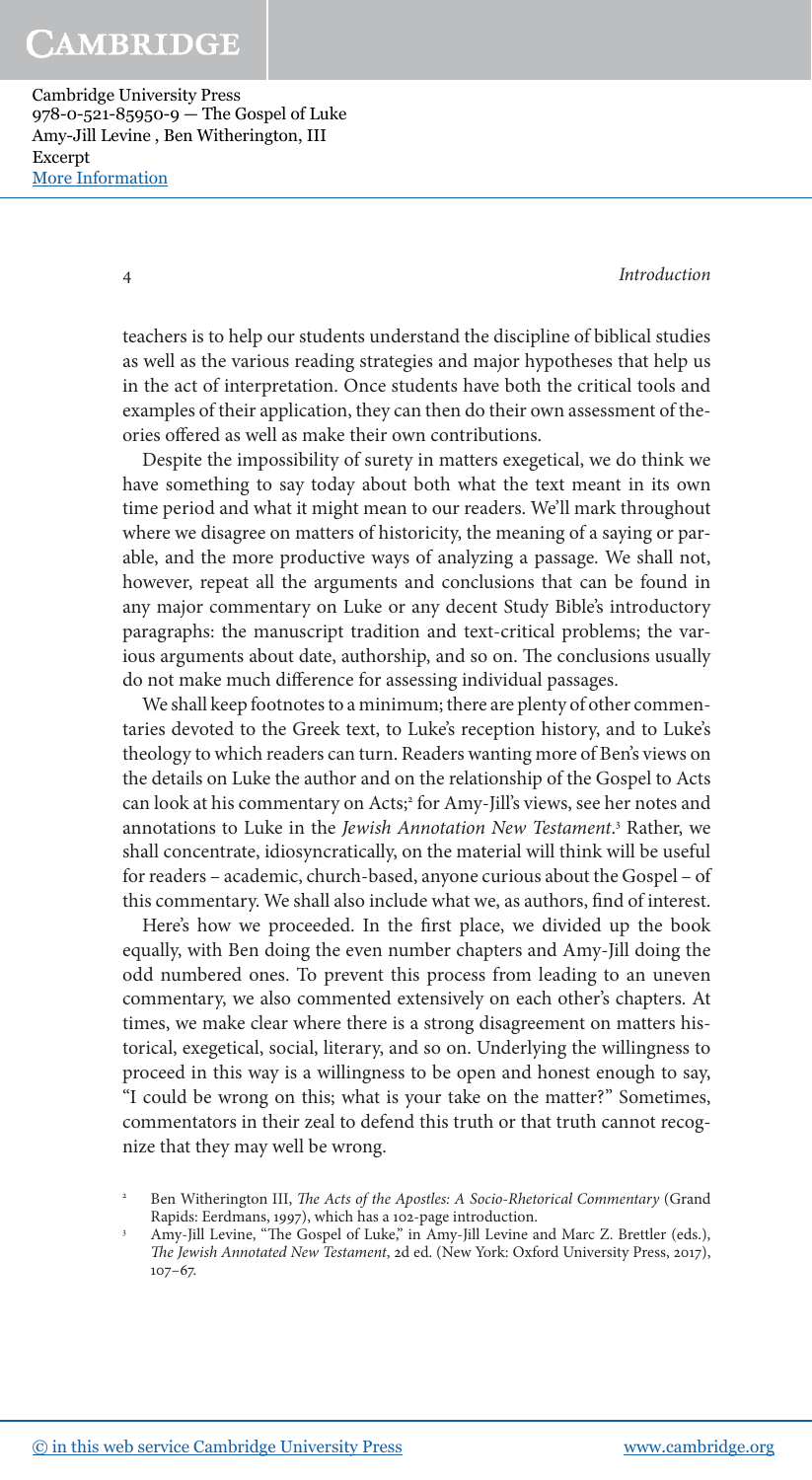Cambridge University Press 978-0-521-85950-9 — The Gospel of Luke Amy-Jill Levine , Ben Witherington, III Excerpt [More Information](www.cambridge.org/9780521859509)

#### **Introduction** 5

 As Ben puts it, "We tried in this commentary to avoid putting the 'dog' back in 'dogma.' " Ben's mentor C. K. Barrett once said,

 When people are troubled, there is always hope. I will tell you how I have seen that happen. I have seen people begin their theological studies in a severe self-confidence, a far greater confidence that they have settled the problems of theology than I dare admit. And I have no hope of their learning anything worth learning until they begin to be troubled, to see that the ocean of truth is a bigger thing than the parish pool they thought of. Bishop Westcott was once asked why there is in the Prayer Book no prayer for theological students. "Oh, but," he said, "there is." "Which is it then?" "Why the one headed 'for those at sea.'" Well, let me have the person that is at sea, rather than the one who is roped up to his homeport, and has never ventured out. Whenever a person is troubled in mind, in spirit, or in conscience, there is hope. <sup>4</sup>

 Amy- Jill, whose family was in the scallop business and therefore who knows something about seafaring and fishing, finds the comparison apt. She also notes the traditional Jewish communal blessing for the student of Torah, the Kaddish d'rabbanan:

Exalted and hallowed be His great Name. (Congregation responds: "Amen.")

Throughout the world which He has created according to His will. May He establish His kingship, bring forth His redemption and hasten the coming of His Meshiach [Messiah]. (Cong: "Amen.")

 In your lifetime and in your days and in the lifetime of the entire House of Israel, sword, famine and death shall cease from us and from the entire Jewish nation, speedily and soon, and say, Amen. (Cong: "Amen. May His great Name be blessed forever and to all eternity, blessed.")

 May His great Name be blessed forever and to all eternity. Blessed and praised, glorified, exalted and extolled, honored, adored and lauded be the Name of the Holy One, blessed be He. (Cong: "Amen.")

 Beyond all the blessings, hymns, praises and consolations that are uttered in the world; and say, Amen. (Cong: "Amen.")

 Upon Israel, and upon our sages, and upon their disciples, and upon all the disciples of their disciples, and upon all those who occupy themselves with the Torah, here or in any other place, upon them and upon you, may there be abundant peace, grace, kindness, compassion, long life, ample sustenance and deliverance, from their Father in heaven; and say, Amen. (Cong: "Amen.")

This quote is taken from one of C. K. Barrett's sermons that Ben is transcribing for publication with Wipf and Stock Publishers in Luminescence Vol. One (2017), 48-50.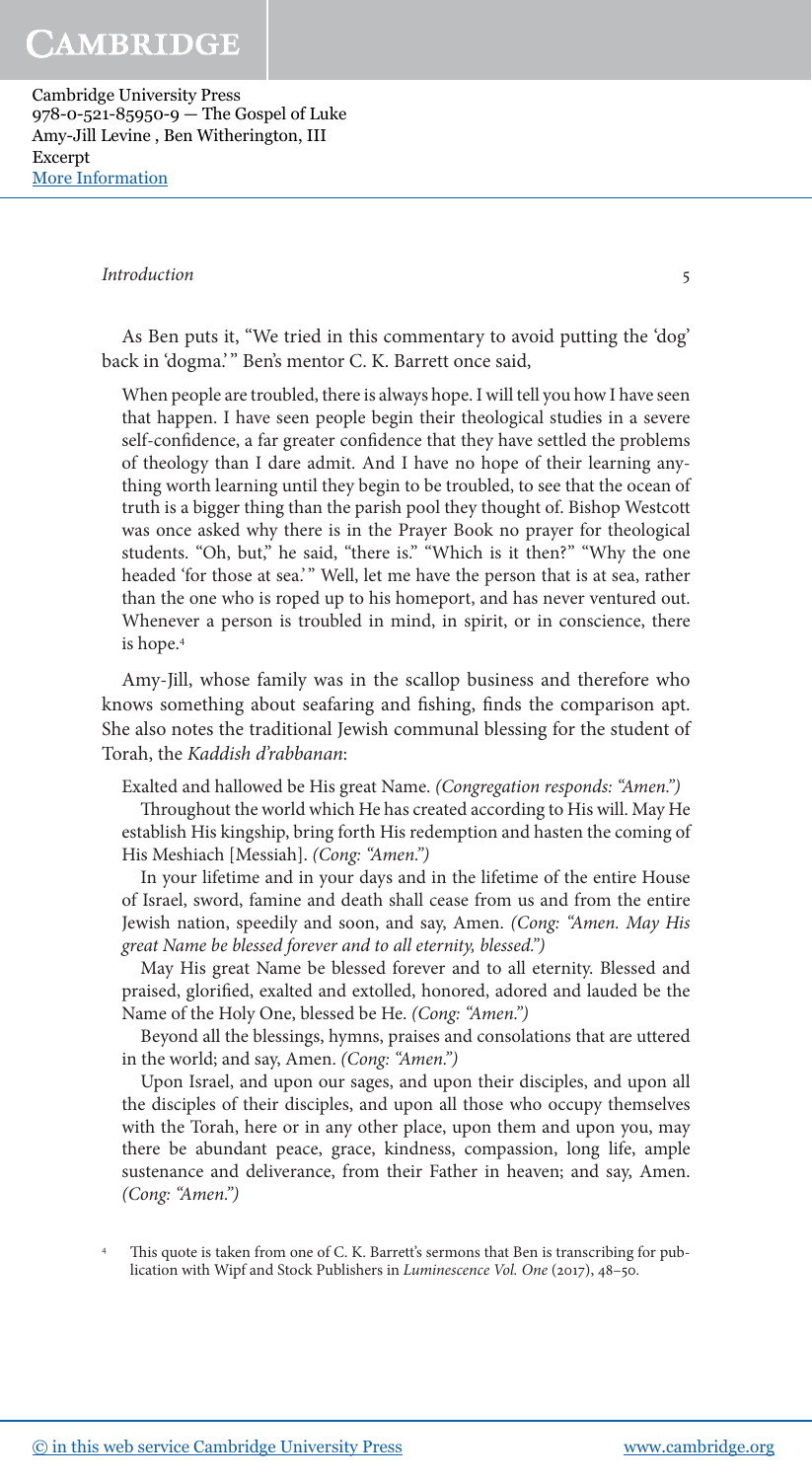Cambridge University Press 978-0-521-85950-9 — The Gospel of Luke Amy-Jill Levine , Ben Witherington, III Excerpt [More Information](www.cambridge.org/9780521859509)

6 Introduction

 May there be abundant peace from heaven, and a good life for us and for all Israel; and say, Amen. (Cong: "Amen.")

He Who makes peace (Between Rosh Hashana and Yom Kippur substitute: "the peace") in His heavens, may He make peace for us and for all Israel; and say, Amen. (Cong: "Amen.")

 Peace- making marks our commentary. One of the more fascinating aspects of the process was that even when we agreed on a particular exegetical point, we sometimes disagreed on the applicability, or the way to apply the material today, to this or that faith community. The "Bridging the Horizons" section of each chapter includes applications from both of us. We wanted this commentary to be as fair and as balanced as we could produce; neither of us pulled punches, and neither of us compromised our convictions. As Amy- Jill wrote years ago, "there is no reason for Jews and Christians to sacrifice their particular beliefs on the altar of inter-faith sensitivity."<sup>5</sup> Ours is not a debating commentary; ours is a "come let us reason together and talk" commentary. The rabbis teach, "Any dispute which is for the sake of Heaven will in the end yield results, and any which is not for the sake of Heaven will in the end not yield results. What is a dispute for the sake of Heaven? This is the sort of dispute between Hillel and Shammai. And what is one which is not for the sake of Heaven? It is the dispute of Korach and all his party" (Pirke Avot 5.17). Our arguments, we believe, are for the sake of seeing the meanings in the text; they are designed to show how the same text can lead to different readings and, more, why those readings matter. Our commentary is not just an academic exercise, although it is that. It is also a pastoral one. We believe that anyone writing about sacred Scripture must have respect both for the text and for the people who consider it holy.

 We also agree that scholarship should be written for the sake of clarity. We have written this commentary in order to be read and not simply consulted. We go verse by verse to point out what we find to be of interest; where we disagree, we disagree in the context of that conversation with Luke.

Here's where we are on the basics. Regarding authorship, Ben finds no reason to question and every reason to accept that the author is Luke, the sometime companion of Paul (cf. Col 4.14; Phlm 24; 2 Tim 4.11). Here he is consistent with ancient sources, as Ben delineated in his commentary on

Amy-Jill Levine, The Misunderstood Jew: The Church and the Scandal of the Jewish Jesus (New York: HarperOne, 2007), 6.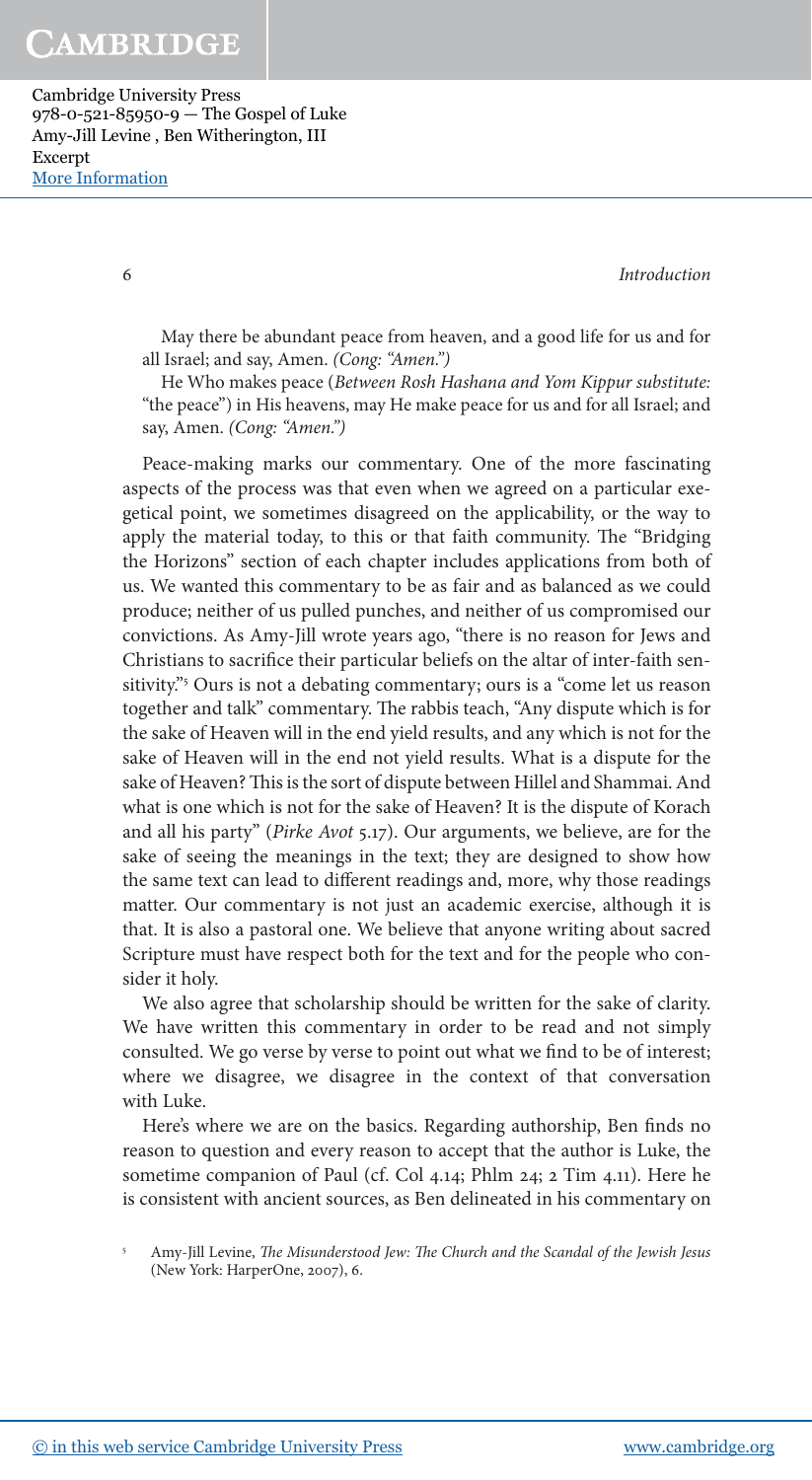Cambridge University Press 978-0-521-85950-9 — The Gospel of Luke Amy-Jill Levine , Ben Witherington, III Excerpt [More Information](www.cambridge.org/9780521859509)

#### Introduction 7

Acts.<sup>6</sup> As to whether Luke was a physician, Ben thinks "yes" and Amy-Jill remains unconvinced. H. J. Cadbury (yes, of the chocolate family) showed that the various medical terms in Luke/ Acts appeared in the works of nonmedical writers such as Plutarch, Lucian, and others.<sup>7</sup> For the sake of convenience, and because Lucan authorship is by no means impossible, we refer to the author as "Luke." However, we will not refer to the author as "he," because we do not know, for certainty, the author's identity, and because we recognize that women sometimes wrote under pseudonyms. We agree, following the distinction in the prologue  $(1.1-4)$  between the author and the "eyewitnesses and ministers," that Luke is writing in the second or perhaps third generation of the followers of Jesus.

The preface, and indeed the Greek in the two volumes, suggests a native speaker of Greek who knows the conventions of Greco- Roman rhetoric and historiography. The author may have read other Greek historians such as Polybius, Thucydides, or Ephorus. The Gospel's stress on the relation of history to the plan or providential counsel of God may also suggest a familiarity with the work of Diodorus Siculus.<sup>8</sup> In regard to the prefaces of Luke and Acts, Loveday Alexander proposes that the author was familiar with the conventions for prefaces found in scientific writings.<sup>9</sup>

 Luke does not, however, appear to know either Hebrew or Aramaic, save the term amen, which was surely common in Christian and Jewish assemblies throughout the Empire. Although the author shows little familiarity with the geography of the land of Israel, the text does indicate extensive familiarity with the LXX, the Greek version of the Hebrew Scriptures. Thus, Luke could be a Diaspora Jew, or perhaps a non-Jew who had been a synagogue adherent (i.e., a "God- fearer") before becoming a Christian. Nevertheless, we agree that Luke depicts an increasing distance between the followers of Jesus and other Jews.

 In terms of the author's own social location, given the time required and leisure to write a two- volume work, Luke was either a person of independent means or, more likely, a retainer of a well-to-do person. "It surely is informative that the inscribed author of Luke- Acts has used the same

Witherington, Acts, 56–57.

H. J. Cadbury, Style and Literary Method of Luke, Part I (Cambridge: Harvard University Press, 1920). The older argument for Luke's medical knowledge appears in W. K. Hobart, The Medical Language of St. Luke (London: Longmans Green, 1882).

See J. T. Squires, *The Plan of God in Luke-Acts* (Cambridge: Cambridge University Press, 1993), 15ff.

Loveday Alexander, The Preface to Luke's Gospel (Cambridge: Cambridge University Press, 1993).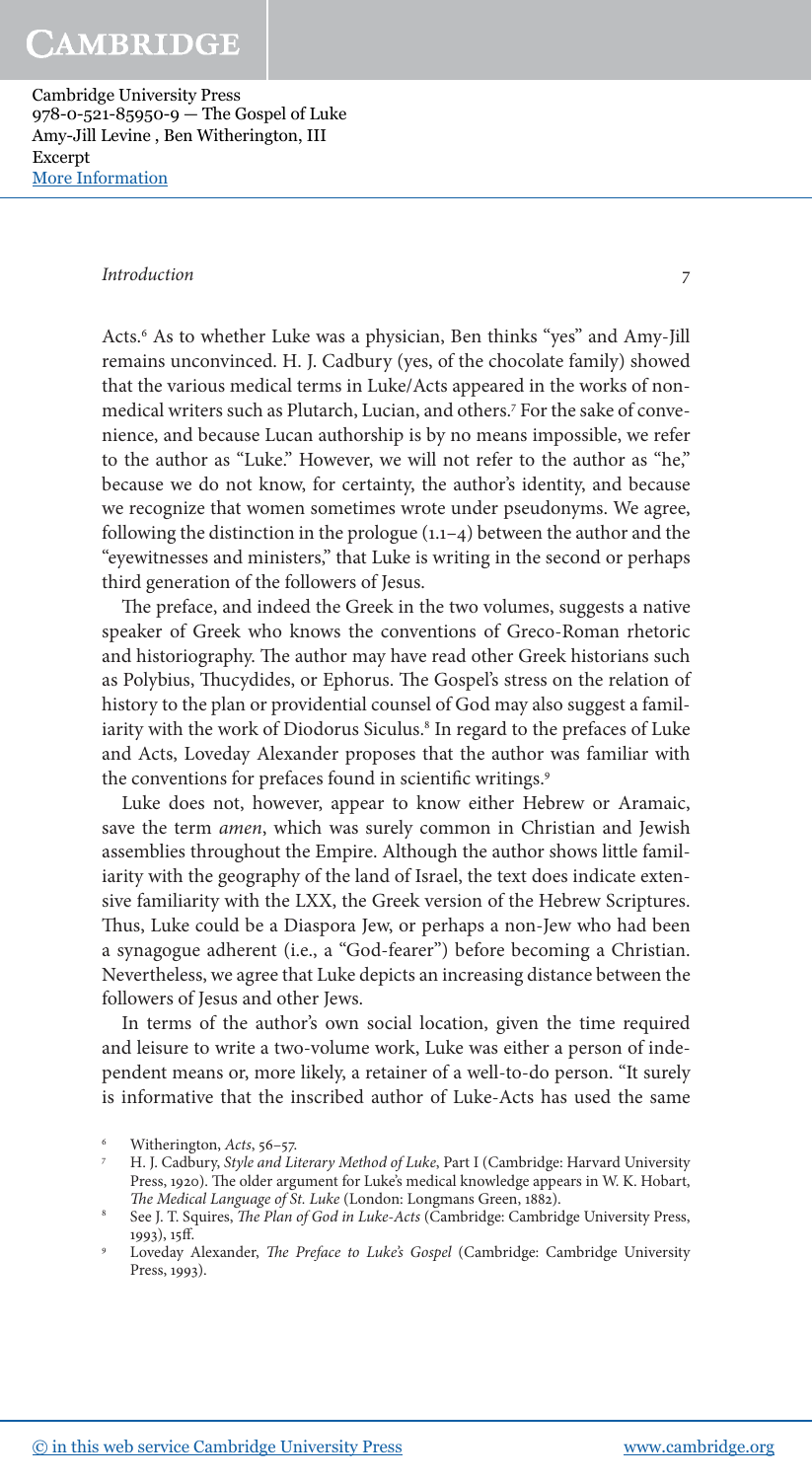Cambridge University Press 978-0-521-85950-9 — The Gospel of Luke Amy-Jill Levine , Ben Witherington, III Excerpt [More Information](www.cambridge.org/9780521859509)

8 Introduction

address in the prologues that subordinates use of their Roman superiors in the stories of Acts [cf. Acts 23.26; 24.2; 24.24]. These data suggest that our inscribed author addresses Theophilus in a mode associated with a person who is willingly or unwillingly in a subordinate position to a person of rank in Roman society."<sup>10</sup> This subject position may account for Luke's extensive interest in, and critique of, people with wealth and resources. The favorable attitude Luke displays toward artisans (e.g., textile workers) is not typical of the Roman (gentile) elite, but it is typical of how artisans and retainers viewed themselves. It is also the case that Jewish sources, especially rabbinic ones, have a positive view of artisans. As David Fiensy documents, "rabbinic sources extol both manual labor ... and teaching one's son a craft ... Artisans often receive special recognition."<sup>11</sup> At least in terms of class issues, Luke is closer to Jewish than to Roman gentile sources.

Ben finds convincing the argument by J. Nolland that Theophilus had been a synagogue adherent and therefore required instruction on why so many Jews had rejected claims made for Jesus and why "the Way" should be seen as the true expression of God's people, Jews and gentiles both. <sup>12</sup> He further suggests that Luke's emphasis on a continual return to the synagogue and to Jews, despite rejection, would have encouraged Theophilus not to sever all social ties he may have had with Jews. Amy-Jill finds this an extremely generous reading. She sees the major thrust of Luke- Acts to show that synagogues are places to be avoided and Jews are people who generally will not listen to Christian teaching. Here we have a major disagreement. Ben, like most commentators, sees an openness to Jews and Judaism in the Gospel; Amy- Jill is much less optimistic. We do agree that Luke had had great love for many of the traditions of Judaism, especially the Scriptures. However, love of a particular history does not necessary translate into love for rival guardians of that tradition.

 We agree that the intended or ideal audience of the Gospel and Acts is represented by Theophilus, the man to whom both the Third Gospel and Acts are dedicated. Ben regards Theophilus as a real person, and perhaps the patron who paid Luke to prepare the two volumes. Amy-Jill thinks it plausible that Luke has invented this ideal reader, whose name means

l Vernon K. Robbins, "The Social Location of the Implied Author of Luke-Acts," in J. H. Neyrey (ed.), The Social World of Luke-Acts (Peabody: Hendrickson, 1991), 305-32  $(321-22)$ .

<sup>&</sup>lt;sup>11</sup> David A. Fiensy, Christian Origins and the Ancient Economy (Eugene: Cascade, 2014), 19, citing Pirke Avot 1.10; Abot deRabbi Natan B. XXI, 23a; m. Bik. 3.3; b. Qidd. 33a, etc.

 $\frac{1}{2}$ J. L. Nolland, Luke's Reader's: A Study of Luke 4.22-28; Acts 13.46; 18.6; 28.28 and Luke 21.5– 36 (D.Phil. dissertation; Cambridge: Cambridge University Press, 1977).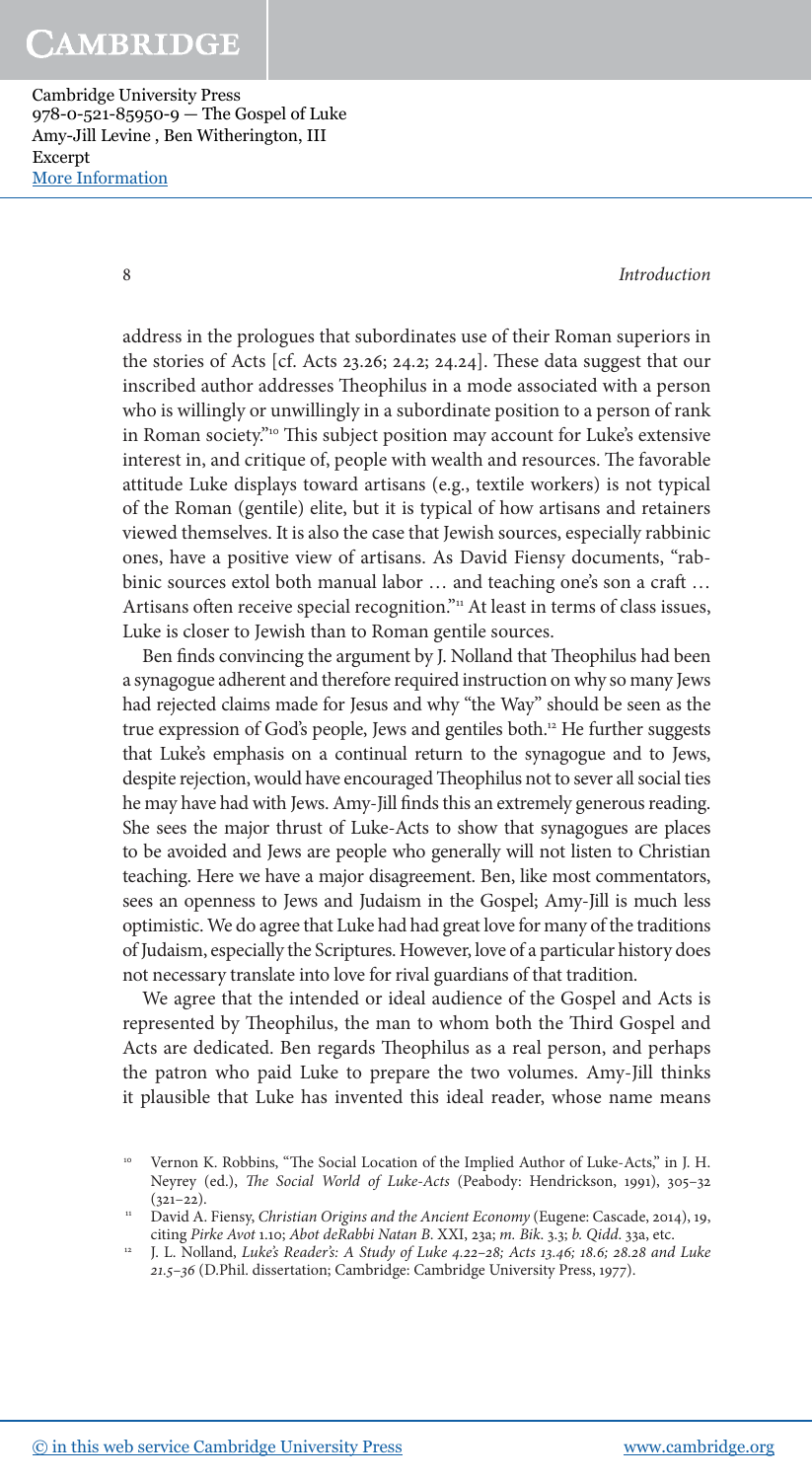Cambridge University Press 978-0-521-85950-9 — The Gospel of Luke Amy-Jill Levine , Ben Witherington, III Excerpt [More Information](www.cambridge.org/9780521859509)

#### Introduction 9

"lover of God." In either case, the ideal audience is what Theophilus would represent to any contemporary reader of the Gospel. Theophilus is an "insider,"<sup>13</sup> someone who already knows something about Jesus and his followers. He is positioned as an upper- class gentile with some familiarity with Jewish Scripture and practice as well as a person with some sympathy for the Roman system with its military presence. We agree that the name does not move us to construct a Lucan community; a text is not a "community."

 Ben dates the Gospel to the 70s or early 80s, during the earlier part of the reigns of the Flavian emperors (69-96, including Vespasian, Titus, and Domitian), when books were burned (Tacitus reminds us concerning the victims of Nero and the Flavians that "cruel punishment fell not only on the authors but even on their books. The public executioners had the task of burning in the Forum those tributes to our noblest philosophers"  $[Agricola 2]$ ). Therefore, Ben sees Luke as writing at the time when books claiming some human being other than the Emperor to be Lord, God, or the like would be designed for the flames. Perhaps, Ben suggests, Luke is so cautious in presenting Roman authorities in both of the volumes because of the dangers that Tacitus recounts. Ben's relatively early dating also makes it more likely that the author of the "we" passages in Acts was Luke, the companion of Paul. Amy-Jill thinks the Gospel dates to the end of the first century, and she notes that until the Decian campaign in 250, persecution of Jesus' followers was both sporadic and localized. She also finds it unlikely that Romans are reading Gospels (indeed, most are unlikely to be literate). The opening of the Gospel starting in 1.5, with its stress on the Jewish context, would be of little interest to Rome. She also grants that nothing prohibits an earlier dating.<sup>14</sup> As far as our exegesis is concerned, the date does not matter much.

 As for the question of "history" – put in crass terms, "did it happen?" – we have some strong disagreements. As demonstrated through this commentary, Ben is more likely to regard Luke as recording "what happened" and "what Jesus said" (there is nothing he finds that could not have happened or that he could not have said; it's very hard to prove a negative), whereas

 $13$ David Peterson, "The Motif of Fulfilment and the Purpose of Luke-Acts," in Bruce W. Winter and Andrew D. Clarke (eds.), The Book of Acts in Its First Century Setting, Vol. 1, The Book of Acts in Its Ancient Literary Setting (Grand Rapids: Eerdmans/ Carlisle: Paternoster, 1993), 83– 104, esp. 103.

<sup>&</sup>lt;sup>14</sup> See Luke Timothy Johnson, *The Gospel of Luke* (Sacra Pagina; Collegeville: Liturgical Press, 1991), 2.